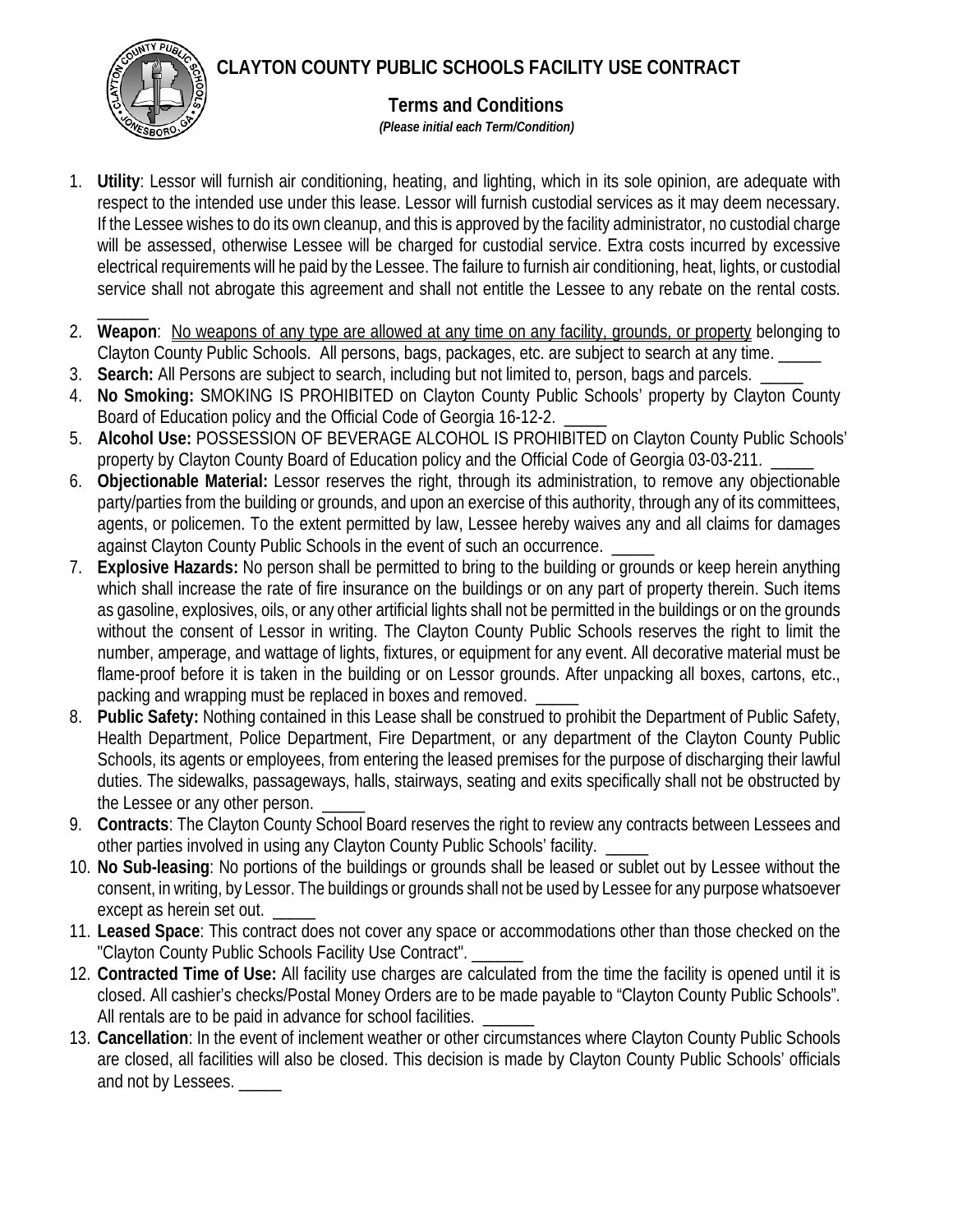**CLAYTON COUNTY PUBLIC SCHOOLS FACILITY USE CONTRACT**



 $\overline{\phantom{a}}$ 

**Terms and Conditions**

 *(Please initial each Term/Condition)*

- 14. **Advertising:** No advertising or publicity about any event which would name a Clayton County Public Schools facility shall be distributed prior to the payment and approval of a Facility Use contract.
- 15. **Supervision**: Lessor is required to provide a building supervisor for the leased facility. Lessee shall maintain at the leased facility a contact person who shall remain in attendance until the event is completed and who shall be responsible for any communications between the Lessee and those in attendance. All security arrangements shall be made through the Clayton County Public Schools Safety and Security Dept. The Safety and Security Department will determine the number of personnel required to police the event before contract is approved.
- \_\_\_\_\_ 16. **Equipment Removal**: Lessor reserves the right to move from the building all property remaining in the building after the time specified in this agreement, or to charge the Lessee \$100 for the first day and \$25 per day thereafter, up to 30 days at which time all equipment, props or effects will belong to the Clayton County Public School System.
- 17. **Insurance Requirements:** Lessor reserves the right to require Lessee to provide adequate liability insurance or a bond for damages to person or property that may occur while using any facility of the Clayton County Public Schools. Failure to secure said insurance or bond will cause the Lessee to forfeit the use of the facility. Commercial Lessees and/or Lessees charging admission, taking orders or selling merchandise specifically agree to carry comprehensive, liability insurance with a company authorized to do business in Georgia of not less than \$500,000 for bodily injury to any one person and \$1,000,000 for bodily injury from any one accident and \$100,000 for property damage for any one accident to protect Lessee and Clayton County Public Schools against damages that may occur. A certificate of insurance to the facility administrator may be required 30 days prior to the event.
- 18. **Liability:** To the extent permitted by law, the Lessee herein shall be liable for any and all damages caused through its own acts or the acts of any of its employees or agents or anyone visiting the building or grounds upon the invitation of the said Lessee, caused to the building or any portion thereof, or to persons or property upon Lessors premises.
- 19. **Indemnity:** To the extent permitted by law, the Lessee agrees to hold harmless the Clayton County Public Schools, Clayton County Public Schools' employees, agents or volunteers from any and all damages to persons or property during the use of said building, grounds, and equipment, unless it is determined by a court of competent jurisdiction that such damage to persons or property was directly caused by the negligence of Clayton County Public Schools, Clayton County Public Schools' employees, agents or volunteers. To the extent permitted by law, Lessee agrees to indemnify and pay to the Clayton County Public Schools for any damages to its property resulting from the use of said building, grounds or equipment which may be made against the Clayton County Public Schools or its agents, for property damage or personal injuries sustained by any persons, including Lessee and Lessee privies, which may result from the use of said building, grounds or equipment by Lessee, unless it is determined by a court of competent jurisdiction that such damage to persons or property was directly caused by the negligence of Clayton County Public Schools, Clayton County Public Schools' employees, agents or volunteers.
- 20. **Freight Deliveries:** Lessee agrees that when any part of the buildings or grounds is used for a meeting which requires freight to be shipped to the facility, that the Lessee will employ an approved agent to receive all freight and to ship all freight from the building within contracted hours. Lessor will not accept freight prior to the meeting date, and Lessor will not be responsible for any freight shipped to any Clayton County Public Schools' facility.